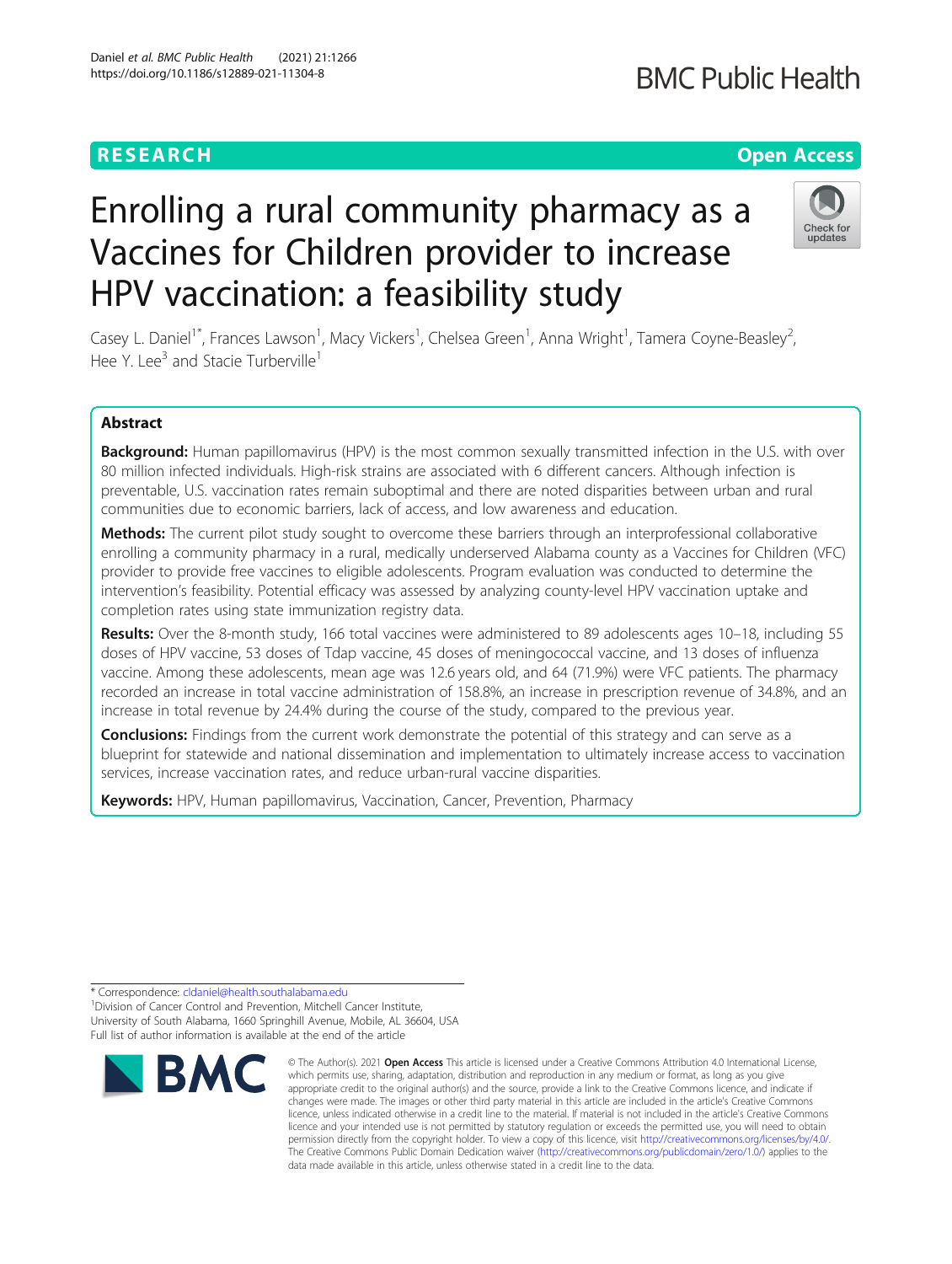#### Contributions to the literature

- The current study suggests a new and innovative way to administer the HPV vaccine to medically underserved populations utilizing rural, community pharmacies, which to our knowledge has not been previously investigated in the literature.
- This study uses a novel approach of administering HPV vaccines through pharmacies registered in the federally funded VFC program. We propose that this method will increase accessibility of the HPV vaccine, as it provides free vaccines for Medicaid or Medicaid-eligible children.
- These findings demonstrate the potential of this strategy and suggest that it would be successful in increasing HPV vaccination rates on a broader scale.

#### Background

HPV vaccination is extremely effective at preventing infection with high-risk, cancer-causing strains of HPV [\[1](#page-8-0)]. The HPV vaccine, administered in a 2- or 3-dose series (depending on age of first dose) is recommended for males and females between the ages of 9–26 years old and has recently been approved by the FDA for adults up to age 45 [\[2](#page-8-0), [3\]](#page-8-0). Since its introduction in 2006, rates of HPV vaccination in the U.S. have improved, but remain far below the Healthy People 2020 goal of 80% coverage for adolescents age 13–15 [\[3\]](#page-8-0). HPV vaccination rates in the U.S. also lag behind comparably industrialized countries like Australia which, in 2017, reached a completion rate of 75.9% in males and 80.2% in females by 15 years of age [\[4](#page-8-0)]. Low education, low awareness of HPV vaccination, lack of strong provider recommendations and barriers to appropriate healthcare are cited as some of the most prevalent reasons for low uptake and completion in the U.S. [\[4](#page-8-0)–[6](#page-8-0)]. Rural settings are particularly vulnerable to these barriers with studies demonstrating that rural populations are less likely to be vaccinated [[7,](#page-8-0) [8\]](#page-8-0). Rural and urban disparities in HPV vaccination have emerged as a concern, with approximately 60 million Americans (almost one-fifth of the population) living in rural locations [[9,](#page-8-0) [10\]](#page-8-0). Recent research efforts have sought to determine ways to reduce these barriers and improve HPV vaccination specifically in rural populations [\[7](#page-8-0), [11](#page-8-0)–[13\]](#page-8-0).

Among the most promising opportunities to increase HPV vaccination rates, particularly in rural settings, is by utilizing pharmacies as alternative vaccination sites [[7,](#page-8-0) [12\]](#page-8-0). There is a wealth of existing literature advocating for pharmacies to serve in this capacity to reduce barriers and improve access to HPV vaccination, including the 2018 President's Cancer Panel report on HPV vaccination  $[14–16]$  $[14–16]$  $[14–16]$ . Some existing resources unique to many pharmacies making them ideal alternative settings for vaccination include: infrastructure and storage capacity for various medications [[17\]](#page-8-0), established vaccine protocols [[17](#page-8-0), [18\]](#page-8-0), longer hours than traditional healthcare provider offices as well as weekend availability [\[19](#page-8-0)–[21](#page-8-0)], and convenience/greater accessibility [[12,](#page-8-0) [18](#page-8-0), [22\]](#page-8-0). In 2016, the U.S. National Vaccine Program Office reported that 95% of Americans lived within five miles of a community pharmacy, removing a critical access barrier for rural populations that have to travel substantial distances to reach a provider [\[13\]](#page-8-0). Close provider proximity is additionally beneficial for vaccines such as the HPV vaccine which consists of multiple doses, increasing the likelihood that patients will follow-up to complete the series [[23](#page-8-0)]. Community pharmacies (frequently independently owned and operated versus a large chain store) are particularly important for consideration as alternative settings for HPV vaccination. In rural and small-town settings, these pharmacies are frequently an established part of the community. Community pharmacists are often well-known, trusted members of the community who act as first-line healthcare providers [[7](#page-8-0)].

Pilot studies have looked at implementation of interventions offering HPV vaccination in pharmacy settings. In 2018, Michigan researchers implemented a pharmacy-based pilot in 10 retail pharmacies, with the objective of identifying barriers, challenges, and successes with regard to HPV vaccination. Major findings included barriers specific to the HPV vaccine (specific age range, social stigma, the anti-vaccination movement) that were distinct from barriers to the influenza vaccine; low pharmacist confidence in recommending the vaccine; and high cost for patients. At roughly \$250 per dose, cost is a significant barrier to overcome without assistance programs [[24](#page-8-0)]. In the most recent study, performed by Calo et al. in 2019, HPV vaccination protocols were implemented in 15 clinics throughout five states. However, only 13 doses of the HPV vaccine were given over a span of 1 year. Researchers identified various explanations for the significantly underperforming results, including low parent demand, low engagement among pharmacy staff, poor-third party reimbursement, and limited integration into primary care systems [\[25](#page-8-0)].

To our knowledge, no studies have focused on rural community pharmacies. Rural populations are often medically underserved and overlooked in research [\[7](#page-8-0)]. Considering 20% of the American population lives in rural areas, it is imperative that efforts be made to address their significant barriers to healthcare [[10,](#page-8-0) [11](#page-8-0)]. One barrier is lack of access to care; for example, 22 of 67 counties in Alabama, a largely rural state, lack a pediatrician and 2 counties do not have any primary care providers [[26\]](#page-8-0). Although previous pharmacy studies have focused on increasing access to HPV vaccination, most have not addressed the frequently inextricable economic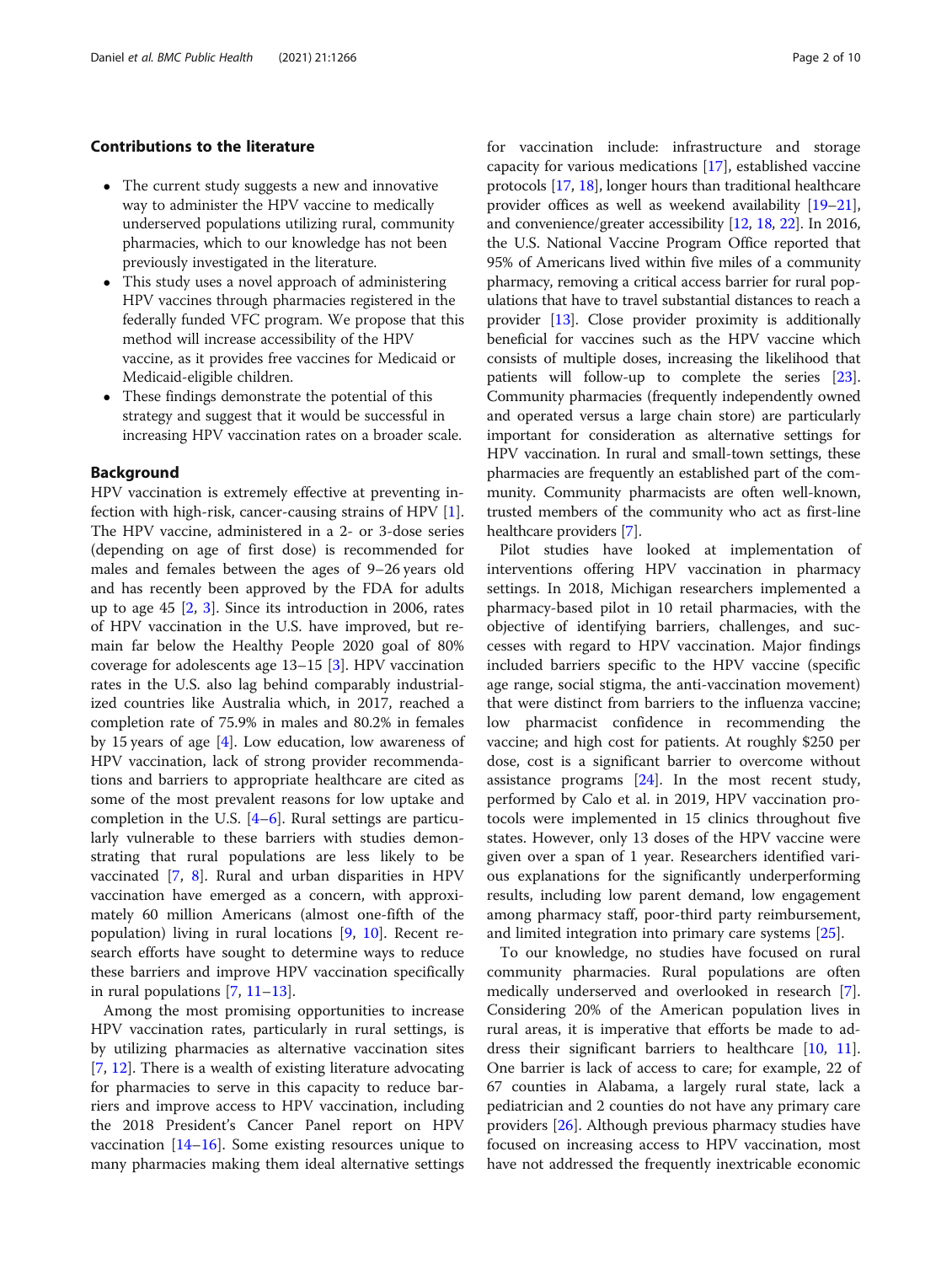barriers that many in rural settings face [[8\]](#page-8-0). Individuals in rural areas are more likely to be poor and more likely to rely on Medicaid than their urban counterparts [[27](#page-8-0), [28](#page-8-0)]. Children on Medicaid have limited vaccination options because they can only receive immunizations from Vaccines for Children (VFC) providers. The VFC program provides free vaccinations to children who might not otherwise receive the vaccine because of inability to pay [[29](#page-8-0)]. Therefore, increasing access points alone in rural settings does not adequately address the needs of these populations. Additional vaccination settings must be approved VFC providers if they are to effectively serve the needs of their population [[8\]](#page-8-0). The current pilot study examined the feasibility and efficacy potential of enrolling a rural, community pharmacy as a VFC provider to increase access and promotion of HPV vaccination.

#### Methods

We identified an independent, community pharmacy partner within a county in Alabama meeting the study inclusion criteria [\[30](#page-8-0)]. The county selection criteria consisted of: designation of the county as noncore and rural according to the United States Department of Agriculture (USDA) standards [[31\]](#page-8-0), lacking a practicing pediatrician [\[32](#page-8-0)], 20 or fewer primary care providers [[26](#page-8-0)], 12 or fewer VFC providers [[33](#page-8-0)], number of pharmacies (emphasizing independent, community pharmacies), percentage of Medicaid-eligible children/adolescents greater than 50% [[32](#page-8-0)], county demographics including having at least 2000 adolescents ages 10–18 years old [[32](#page-8-0)], relative proximity to the study team (within 200 miles), and HPV vaccine initiation and completion rates below the state average  $[34]$  $[34]$ . A comprehensive list of all registered pharmacies in Alabama was provided by the Alabama Board of Pharmacy. Clarke County, Alabama was ultimately selected based on these criteria, and we established a collaboration with an independent, community pharmacy within the county. The target population for the current intervention were VFC-eligible/enrolled male and female adolescents age 11–15 living in Clarke County, Alabama. The primary outcome of the study was HPV vaccines administered with the secondary outcome of administration of other adolescent vaccines.

We next conducted formative research and a needs assessment, using a mixed methods research design, to develop a better understanding of the surrounding communities, local norms, existing resources, gaps, and needs. Additionally, we assessed the pharmacy, its customer base, infrastructure, capacity, staff, perceptions and attitudes. For this formative research phase, we utilized quantitative data collected through our initial county selection process as well as qualitative interviews conducted with members of the community and individuals at the pharmacy. Our most extensive qualitative

interviews were conducted with the pharmacy owner/ pharmacist.

At the time of this study, only one pharmacy in the state of Alabama was enrolled as a VFC provider and other pharmacies were not eligible for VFC enrollment [[33\]](#page-8-0). However, we received approval for the study from the Immunization Division of the Alabama Department of Public Health (ADPH), including authorization to assist our pharmacy partner with enrolling as a VFC provider. We assisted the pharmacy in all aspects of the VFC enrollment process including: obtaining a physician standing order for HPV vaccination, scheduling training for Alabama's state immunization registry (Immunization Division Patient Resources with Integrated Technology— ImmPRINT), completion of the extensive VFC provider application, coordination with ADPH, and—after receiving approval—ordering vaccines for VFC administration. We also worked with Alabama Medicaid to ensure that a pharmacy VFC provider would receive appropriate Medicaid reimbursement fees associated with VFC vaccination.

Another key element of the current study was the development and execution of a health communication campaign targeting parents of adolescents throughout the county to increase knowledge and awareness regarding HPV and HPV vaccination, as well as to promote HPV vaccination. The campaign, its messaging, points of emphasis, and channels of communication were informed by the data collected during the formative research phase and founded in constructs of the Health Belief Model [[35\]](#page-8-0). It included digital and print materials consisting of similar facts and messaging, all developed by the research team. Key elements of this campaign included a large printed mailer sent to all households with an adolescent(s) aged 10–18 in residence, large posters on display locally, informational pamphlets, information cards that were stapled to prescription bags of relevant individuals, a social media strategy, and follow-up cards for adolescents who were vaccinated to remind them when to come back for their next dose. These materials were designed to be culturally relevant and targeted to individuals living in Clarke County by emphasizing facts and statistics specific to the population. Prior to start of the 2019 academic school year, we held a community back to school vaccine clinic and block party at the pharmacy. At this event, in addition to games and prizes, we distributed school supplies, educational information regarding HPV and HPV vaccination, and vaccines were offered.

Once VFC vaccine administration began at the collaborating pharmacy, we conducted ongoing process evaluation through site visits and regular calls with the pharmacy owner and pharmacist. The data collection period was originally planned for July 2019–August 2020. However, due to the unprecedented COVID-19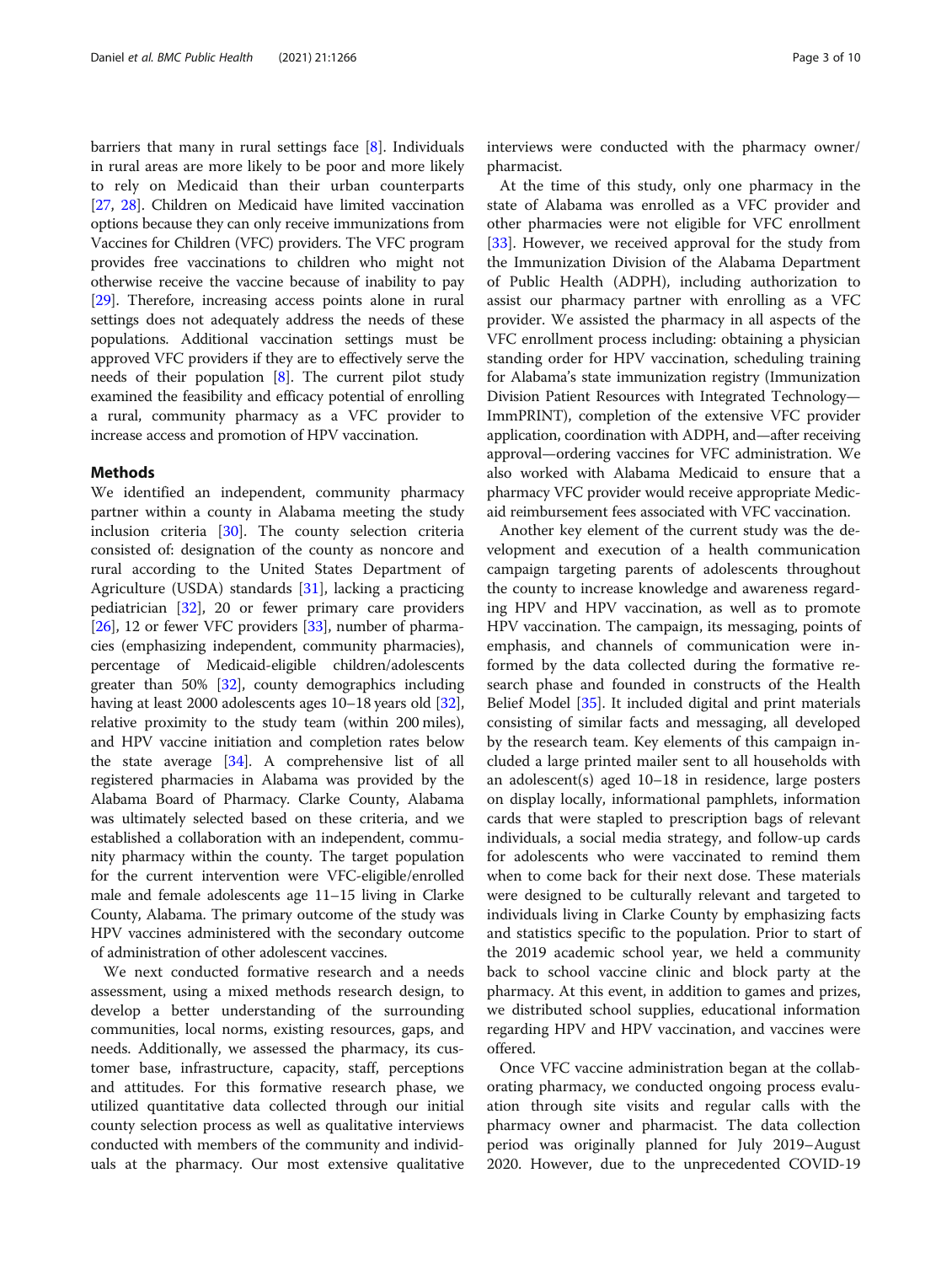pandemic, the pharmacy had to halt vaccine administration for approximately 2 months due to state- and locally-mandated quarantine periods. Therefore, the study period was adjusted from July 2019–March 2020. Vaccinations resumed in June 2020. Evaluated items included: vaccine administration protocol (from consultation through data entry into ImmPRINT), distribution of in-house print materials and upkeep of social media, patron and community feedback, challenges encountered, solutions to these, issues related to claims and reimbursements, assistance needed, and other general feedback.

Vaccination rates were monitored throughout the study period through the ImmPRINT registry system. The primary outcome was number of HPV vaccines administered, though we also collected data on other adolescent vaccinations recommended by the CDC Advisory Committee on Immunization Practices (ACIP) that were administered at the pharmacy including tetanus, diphtheria, and pertussis (Tdap), meningococcal, and influenza [\[36\]](#page-8-0). The pharmacy ordered both VFC and non-VFC stock of these vaccines and they were maintained separately by the pharmacist. Additionally, we assessed the impacts of the intervention on the pharmacy from a business perspective including potential influences on foot traffic, new patients, overall revenue, prescription volume, public perception, and other outcomes to determine potentially unforeseen influences of the intervention.

#### Results

Table 1 displays demographics for Clarke County, Alabama at the time of the study. The county was designated as noncore and rural by USDA, with a total population of 24,392 individuals, 5342 (21.9%) of whom were under the age of 18 years [\[37](#page-9-0)], and a population of 20.9 individuals per square mile [\[37](#page-9-0), [38](#page-9-0)]. With respect to race, 52.8% were White, 44.0% Black/African American [[38\]](#page-9-0). Among residents ages 25 and older, 80.6% had received a high school diploma or higher; 12.2% had a bachelor's degree or higher [[38\]](#page-9-0). Median household income for Clarke County was \$34,100, with 39% of children in poverty [[38\]](#page-9-0), and 70% of children eligible for Medicaid annually [\[39](#page-9-0)]. Among Clarke County adolescents ages 13–17, 27% had initiated HPV vaccination (received at least one dose), with only 9% having completed the series, making this the lowest HPV vaccine completion rate of all 67 Alabama counties [\[34](#page-8-0)]. Additionally, Clarke County did not have a practicing pediatrician [\[32](#page-8-0)]. At the time of intervention, the only other location in the city for HPV vaccination was the county health department, which was experiencing difficulty meeting vaccination needs due to understaffing.

|                      |  | <b>Table 1</b> Clarke County Demographics and Inclusion Criteria |  |  |
|----------------------|--|------------------------------------------------------------------|--|--|
| $[31 - 34, 37 - 39]$ |  |                                                                  |  |  |

| Variable                           | N(%)           |
|------------------------------------|----------------|
| Population                         |                |
| Total population                   | 24,392         |
| $<$ 18 years                       | 5114 (21.9%)   |
| Race/Ethnicity                     |                |
| White                              | 12,879 (52.8%) |
| <b>Black</b>                       | 10,733 (44.0%) |
| Hispanic/Latino                    | 348 (1.4%)     |
| Median Household Income            | \$34,100       |
| Annual Medicaid Eligible Children  | 4200 (70%)     |
| <b>Educational Attainment</b>      |                |
| High school graduate or equivalent | 80.6%          |
| Bachelor's degree or higher        | 12.2%          |
| <b>County Type</b>                 | Noncore        |
| <b>HPV Vaccination Rates</b>       |                |
| Initiation                         | 27%            |
| Completion                         | 9%             |
| <b>Number of Providers</b>         |                |
| Primary Care Physicians            | 14             |
| Pediatricians                      | $\Omega$       |
| <b>VFC Providers</b>               | 10             |
| Independent Pharmacies             | $\overline{4}$ |
| Chain Pharmacies                   | 6              |

### Formative research

In addition to the quantitative data reported above, qualitative interviewing provided extensive data regarding the selected pharmacy, its resources and potential needs, and the owner/pharmacist (ST)'s experience and perspective. One finding was the confirmation that Grove Hill, the town in which the intervention pharmacy is located, consisted of a large Medicaid population and was in need of increased VFC services within the community. This was determined through discussion about the lack of healthcare resources available to residents. While the town had a few primary care physicians, none were practicing in the town full-time (rather, only 1–2 days per week) at the time of the study. No pediatricians were located within the county. As a result, residents of Grove Hill frequently had to travel to neighboring cities and towns to seek pediatric and adolescent healthcare serving Medicaid patients. At the start of the study, the only VFC provider located within the town was a health department location; however, this facility did not have any available vaccination appointments for the next several months.

Prior to the study, the intervention pharmacy had only administered adult vaccinations, and had never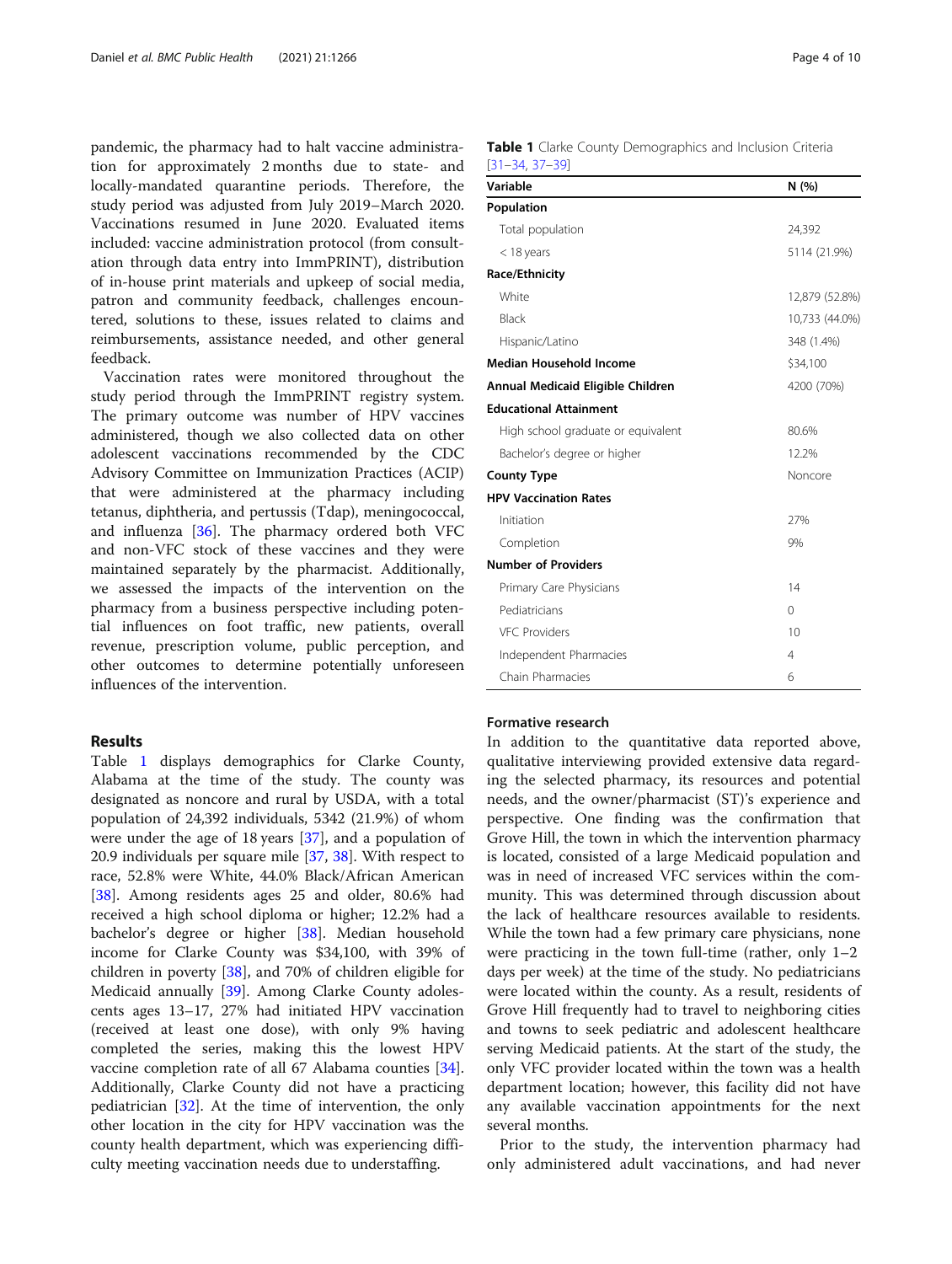administered the HPV vaccination. The pharmacy's vaccination capacity had been previously limited due to the aforementioned large Medicaid population in the community and not being a VFC-enrolled provider. ST emphasized many advantages of being able to provide VFC vaccinations at her pharmacy, including increasing accessibility and convenience. ST stressed her belief that patients would utilize these increased vaccination services, in part, due to the tightknit community that is characteristic of many small towns. ST also emphasized the value of the well-established trust and comfort level of her patients, promoting uptake. An additional advantage of enrolling this pharmacy as a VFC provider was its valued familiarity as a part of the local community, rather than providers who practiced locally but did not live within the town and/or were not engaged in the community. Additionally, ST indicated that community pharmacists in rural areas such as herself are trusted healthcare providers and frequently utilized as the first-line of healthcare for local residents who face barriers such as driving an hour or more to the closest pediatrician, or concern about expending one of their limited Medicaid office visits. Qualitative data from these interviews were consistent with the quantitative data previously collected, confirming that additional options were greatly needed for residents of this high-poverty county, particularly the critical health service of child and adolescent vaccinations.

#### Process evaluation

As previously stated, the data collection period for the study was originally planned for July 2019–August 2020 but was adjusted to encompass July 2019–March 2020 due to the unprecedented COVID-19 pandemic, which resulted in halting vaccine administration for approximately 2 months. Vaccinations resumed in June 2020. Evaluated items included: vaccine administration protocol (from consultation through data entry into ImmPRINT), distribution of in-house print materials and upkeep of social media, patron and community feedback, challenges encountered, solutions to these issues related to claims and reimbursements, assistance needed, and other general feedback. At the time of the study, Alabama's VFC enrollment process had many barriers for interested providers and was not designed or equipped for healthcare providers outside of traditional physician settings, making this pharmacy's enrollment laborious and extremely time-consuming. Because of invalid links and lack of clear program expectations for providers, the pharmacist expressed significant concern about inadvertently erring in the enrollment and vaccine management processes which could result in fines up to \$50,000. Fear of an accidental misstep was a significant deterrent to pursuing enrollment and required many communications with ADPH for clarifications. We also served as a liaison between VFC representatives and the pharmacy to facilitate enrollment, assist with coordinating site visits, and resolve issues and inquiries.

After successfully enrolling the current pharmacy as a VFC provider, the study team provided an extensive summary of suggested revisions to ADPH with respect to its website. These included a simplified website layout explicitly stating the steps to become a VFC provider, concise information about the yearly requirements to comply with CDC regulations, and detailed checklists for each. Additionally, links for vaccination refrigerator temperature logs, replacement policies, logging instructions, and storage care were streamlined and presented in a simplified manner to increase accessibility and feasibility for interested and participating providers. ADPH adopted the majority of these suggested revisions, improving navigation and clarity for individuals seeking VFC enrollment.

#### Outcome evaluation

Table 2 displays the number of HPV, tetanus, diphtheria, and pertussis (Tdap), meningococcal, and influenza vaccinations administered to individuals ages 10–18 from July 29, 2019 to March 10, 2020. In this time period, 166 vaccines were administered to 89 adolescents. Of these, 51 (57.3%) were female, 56 (62.9%) were Black/African American (33.7% White), and mean age was 12.6 years old; 64 (71.9%) were VFC patients (Table [3\)](#page-5-0). Among these adolescents, 84 (94.4%) were eligible for HPV vaccination, having not yet initiated and/or completed the series. Of the 166 total vaccines administered, 55 (33.1%) were HPV, 53 (31.9%) were Tdap, 45 (27.1%) were meningococcal, and 13 (7.8%) were influenza. The 55 HPV vaccines were administered to 54 adolescents; 46 (83.6%) of the HPV vaccines administered were initial doses. In this 8-month period, only one adolescent received both initiation and completion doses of HPV vaccine (many were not eligible to receive both due to the required time lapse between doses – completion occurring after the time lapse was also undetermined due to limitations by COVID-19). ST monitored initiation or completion doses was through patient interviewing and immunization

Table 2 Preliminary Vaccination Data: July 29, 2019-March 10, 2020 for children and adolescents ages 10-18

|                  | <b>Private Insurance</b><br>N(%) | <b>VFC</b><br>N(%) | <b>Total</b> |
|------------------|----------------------------------|--------------------|--------------|
| <b>HPV</b>       | 9(16.4)                          | 46 (83.6)          | 55           |
| Meningitis       | 14(31.1)                         | 31 (68.9)          | 45           |
| Tdap             | 13 (24.5)                        | 40 (75.5)          | 53           |
| IIV4/IIV4-P Free | 7(53.8)                          | 6(46.2)            | 13           |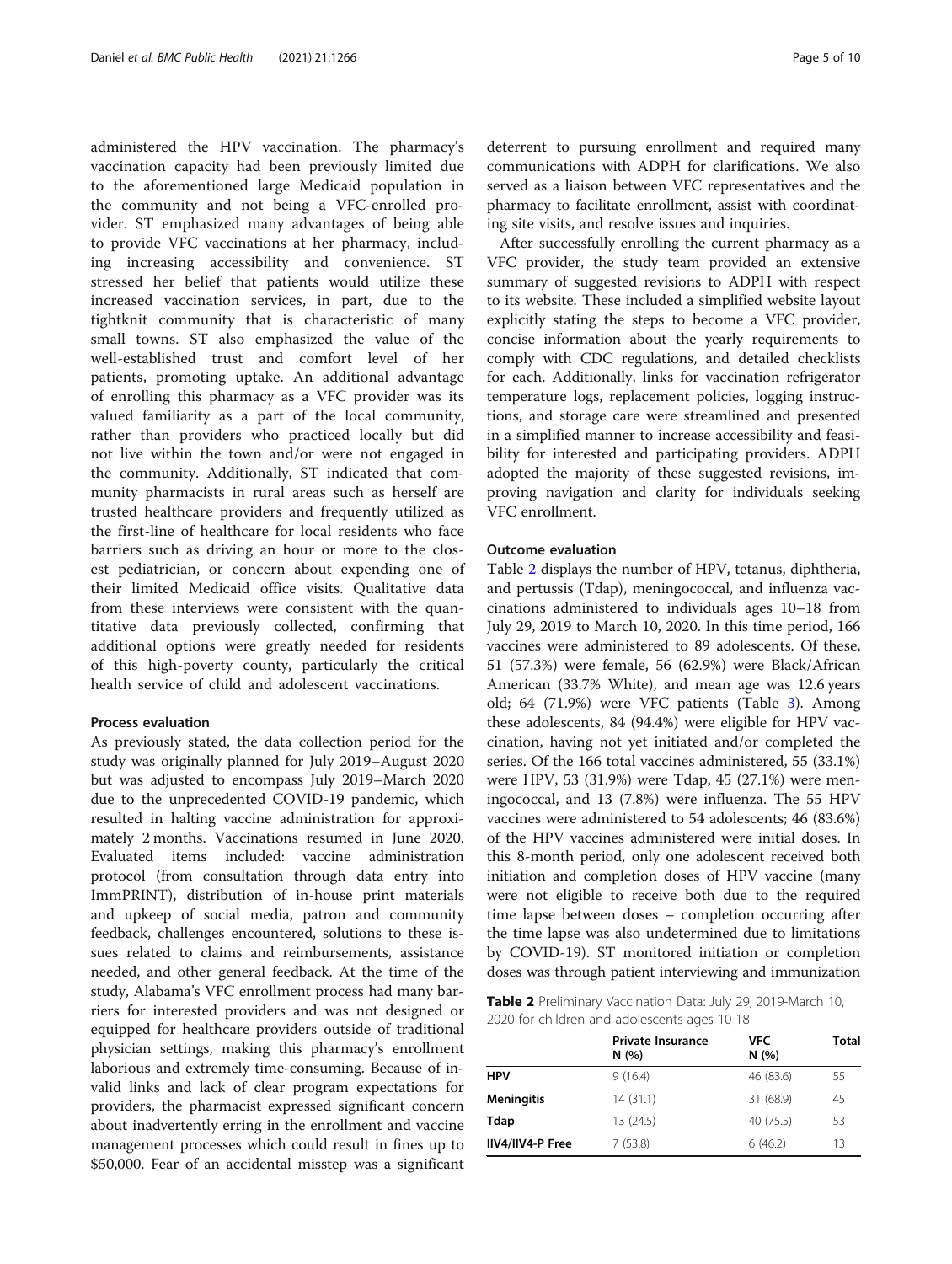<span id="page-5-0"></span>

| Table 3 Demographic characteristics of adolescents who |
|--------------------------------------------------------|
| received vaccinations at the community pharmacy        |

| Variable                            | N (%)     |
|-------------------------------------|-----------|
| Sex                                 |           |
| Male                                | 38 (42.7) |
| Female                              | 51 (57.3) |
| Age at Vax                          |           |
| 10 years old                        | 2(2.3)    |
| 11 years old                        | 44 (49.4) |
| 12 years old                        | 19 (21.4) |
| 13 years old                        | 5(5.6)    |
| 14 years old                        | 3(3.4)    |
| 15 years old                        | (0.0)     |
| 16 years old                        | 3(3.4)    |
| 17 years old                        | 4(4.5)    |
| 18 years old                        | 9(10.1)   |
| Race                                |           |
| Black/African American              | 56 (62.9) |
| White                               | 30 (33.7) |
| Other                               | 3(3.4)    |
| <b>VFC patient</b>                  |           |
| No                                  | 25(28.1)  |
| Yes                                 | 64 (71.9) |
| Received Tdap <sup>a</sup>          | 53 (60.0) |
| Received MCV40 <sup>a</sup>         | 45 (50.6) |
| Received Flu <sup>a</sup>           | 13 (14.6) |
| Received Any Dose HPV <sup>a</sup>  | 54 (60.7) |
| <b>Received HPV Dose 1</b>          | 46 (51.7) |
| <b>Received HPV Completion Dose</b> | 9(10.1)   |

<sup>a</sup>Receipt of these vaccinations are not mutually exclusive

registry confirmation prior to vaccine administration. ST provided reminder cards (designed for the current study) to patients requiring a completion dose listing the date of the initial vaccination and the date they should return for their completion dose.

Of the 54 adolescents who received HPV vaccination at the pharmacy, 33 (61.1%) were female, 33 (61.1%) were Black/African American (35.2% White), and mean age was 12.4 years old; 45 (83.3%) were VFC. Fifteen (27.3%) HPV vaccines were administered without other vaccines, 20 (36.4%) were given concomitantly with both Tdap and meningococcal vaccines, 8 (14.5%) were administered with Tdap alone, 7 (12.7%) were given with meningococcal alone, 3 (3.4%) were administered in conjunction with a flu vaccine; 2 (2.3%) were given with some other combination of these vaccines (Fig. [1](#page-6-0)). According to data from ADPH, HPV vaccination coverage in this county increased from 27% in 2018 to 34.4% in 2019 among adolescents ages 11–13 years.

From July 2019 to June 2020, the pharmacy administered a total of 440 vaccines—a 158.8% increase in vaccinations from the prior year compared with a 22.3% vaccination increase from the previous year. Also of note, the pharmacy experienced significant growth in additional services. In the 5 months following the start of the intervention, the pharmacy increased overall prescription revenue by 34.1% (compared to a 6.9% increase for this time period in the previous year). From July 2019 to June 2020, the pharmacy demonstrated a 17.8% increase in Medicaid prescriptions filled, thought to be heavily influenced by the added Medicaid/VFC services. Additionally, total revenue increased 24.4% after introduction of the intervention (August 2019 to March 2020), compared to an 8.0% increase the previous year. The pharmacy also noted significant increases in foot traffic.

Additionally, the pharmacy experienced shifts on the interpersonal and community levels, receiving positive feedback and recognition from the community as a whole. ST noted significant increases in outward, positive public perception particularly after hosting a vaccine clinic paired with a, "Back to School Block Party." Following this event, ST received many, significant expressions of appreciation from both members and organizations within the community, emphasizing gratitude for the pharmacy's community engagement and services. The intervention was also received positively by other local healthcare providers, with ST noting receiving vaccination referrals from some providers in the area as well as the health department.

Another outcome of the study was reaching an agreement with Medicaid of Alabama to provide administrative reimbursement costs to the pharmacy for VFC vaccinations. These costs were initiated in November 2019; however, the study team assisted in negotiating for retroactive reimbursements for VFC vaccinations administered from the start of the program.

#### **Discussion**

The purpose of the current study was to examine the feasibility and potential effectiveness of enrolling a rural, community pharmacy as a VFC provider to increase access to HPV vaccination in a rural, medically underserved Alabama community. Our findings indicate strong potential for the feasibility and success of this intervention, as well as capacity for its broader dissemination and implementation to increase HPV vaccine knowledge, awareness, and rates of vaccination, particularly within rural populations.

Despite the study period being halted due to the COVID-19 pandemic and subsequent quarantines and temporary shut downs, the pharmacy administered 55 HPV vaccines to 54 adolescents ages 10–18 in under 8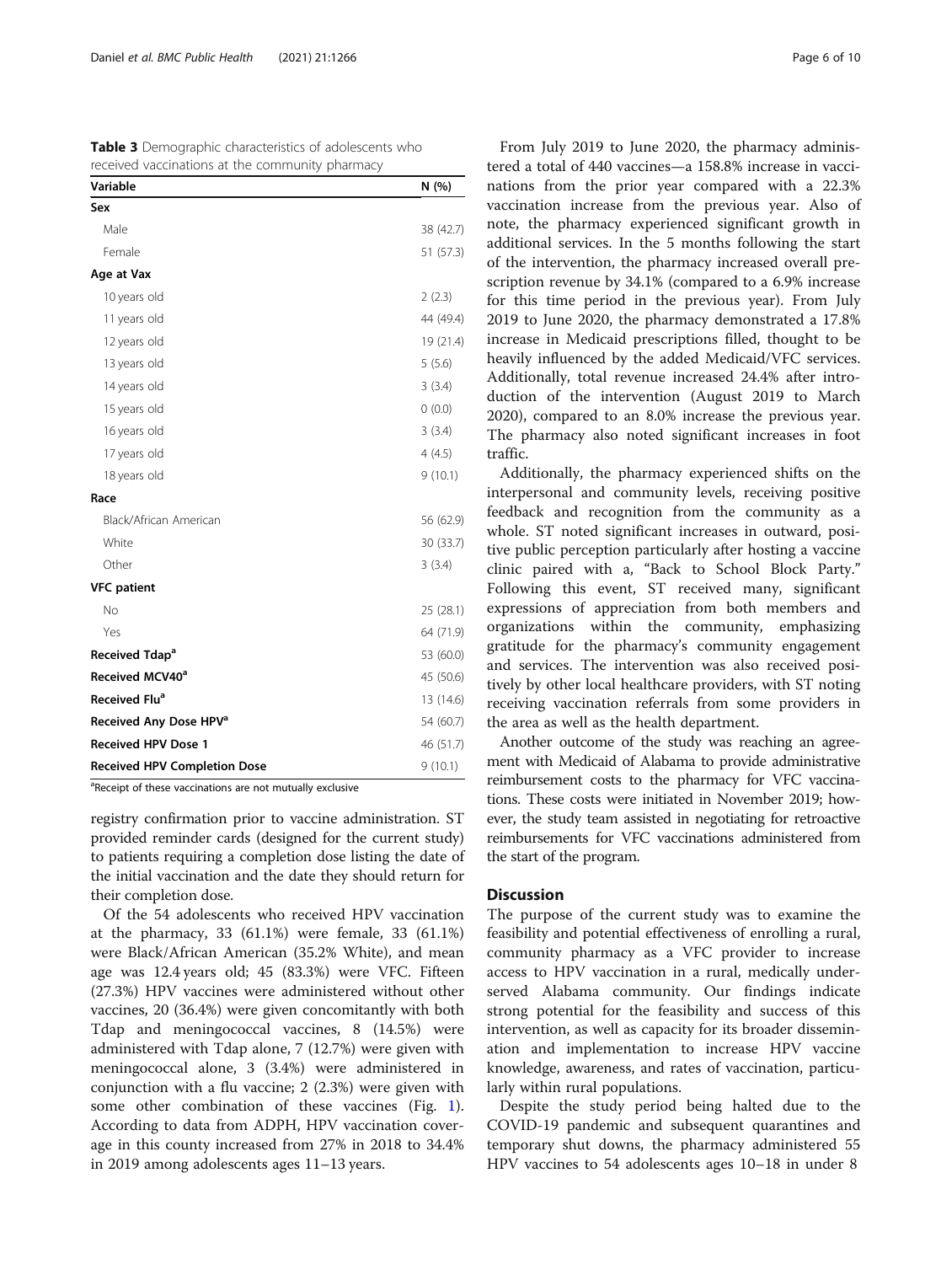<span id="page-6-0"></span>

months. This is a substantial achievement, particularly given the population of the city of Grove Hill, which was estimated to be 1573 in 2018 [\[40\]](#page-9-0). The success achieved here is outstanding compared to previous pharmacy interventions. In a pilot project involving 15 pharmacies across five states by Calo et al., only 13 HPV vaccine doses were administered to adolescents over the combined 12-month study period [[25](#page-8-0)]. The authors identified the primary reasons for these poor outcomes as low parent demand and engagement among pharmacy staff as well as administrative barriers, including lacking third-party reimbursement [[25](#page-8-0)]. Researchers in Michigan conducted a similar pilot study in ten pharmacies, and pharmacists administered only three doses of the HPV vaccine over a three-month period. Major barriers identified by this study included low pharmacist confidence in recommending the vaccine and high cost [\[41](#page-9-0)]. It is likely that the current study was significantly more successful because of the targeted approach, high engagement of the pharmacy staff, and—perhaps most importantly—because of the VFC provider enrollment facet which assisted with costs and availability. Additionally, our work securing Alabama Medicaid's payment administrative reimbursement fees for the VFC vaccines administered by the pharmacy was a key achievement and contributor to the sustainability of the program.

The intervention addressed a number of commonly cited barriers to HPV vaccination, most significantly access to care, cost, convenience, and receiving a strong vaccine recommendation [\[7](#page-8-0), [42](#page-9-0), [43\]](#page-9-0). Offering the vaccine in the venue of a community pharmacy frequented by many local residents substantially improved access to care for this population that lacked dedicated pediatric/adolescent healthcare providers within the county. As anticipated, patients' familiarity and comfort with the pharmacy and pharmacists also contributed to the success of the intervention. Many of the pharmacy's long-time patients stated their inclination for HPV vaccination because of established trust in ST and her recommendations.

This intervention also overcame some of the socioeconomic and convenience obstacles associated with HPV vaccination. Having the vaccine so accessible removed barriers such as having transportation to reach a pediatric/adolescent healthcare provider (several miles away at minimum). Also, with hours extending beyond those of a typical provider office, the pharmacy offered broader windows for vaccination, presenting an opportunity for parents to take their children for vaccination without having to take time off of work (a particular barrier for many low-income families) for travel and appointments for what they may perceive as a nonessential vaccine. This also took into account the many adolescents who only present at a provider's office for *required* vaccines, sports physicals, and/or when sick, as adolescents have demonstrated inconsistency in well-visit attendance [[44](#page-9-0)]. The pharmacy provided additional convenience in that a pre-scheduled appointment was not necessary for vaccination, administration was quick, and the location was easy to get in and out of for patients.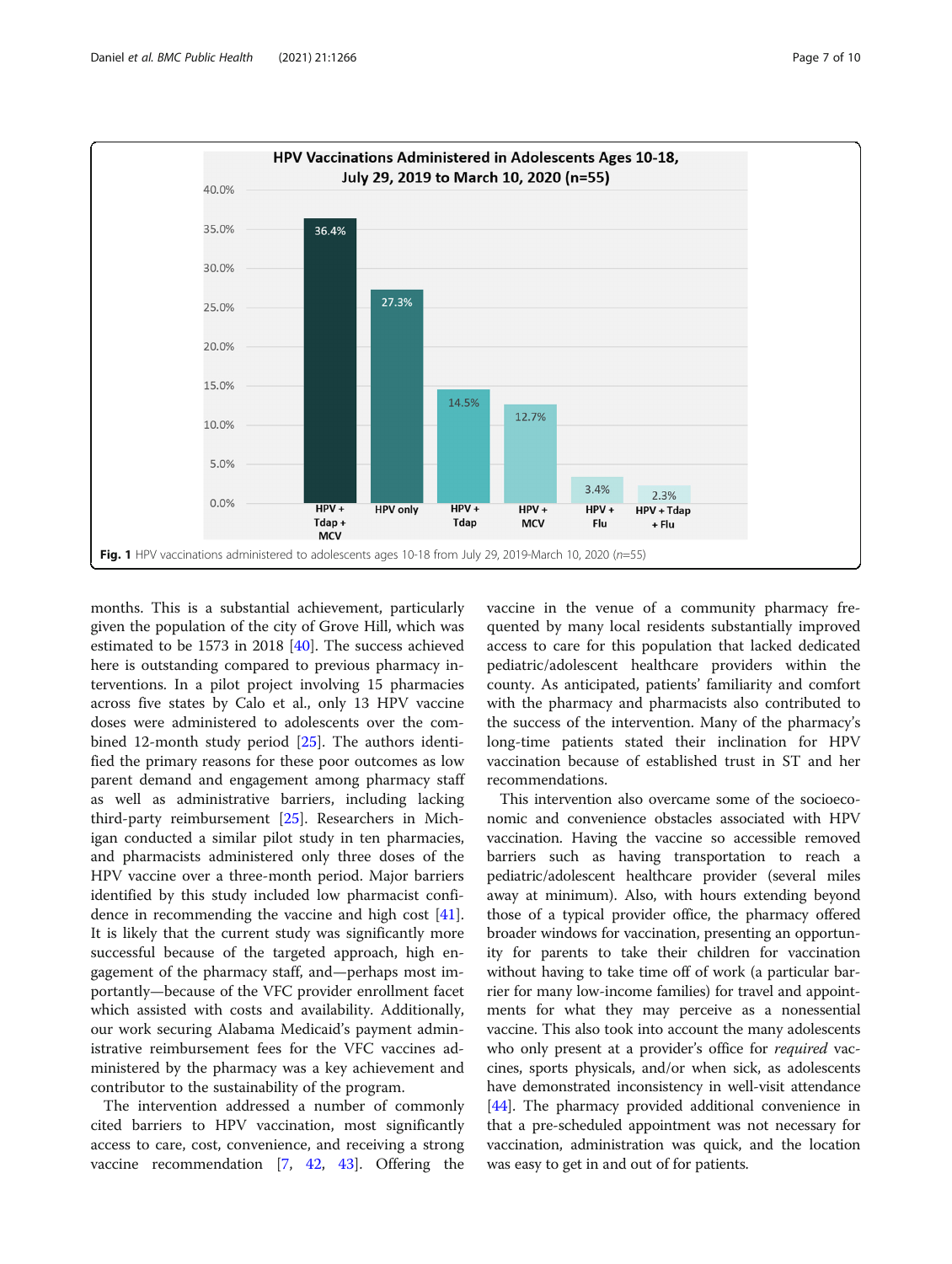The element of VFC enrollment was critical to the success of the intervention by addressing one of the most fundamental needs of this specific population, demonstrated by the fact that over 80% of those who received HPV vaccination were VFC patients. VFCenrolled children and adolescents can only receive vaccines from a designated VFC provider, which had previously prohibited ST from providing vaccines to these individuals. By becoming a VFC provider, ST was able to provide essential vaccination services to local adolescents with the fewest resources and lowest access to care, and therefore the greatest need. This finding has significant potential for impact on a larger scale, given that rural populations are more likely to have high poverty and high reliance on Medicaid [[27](#page-8-0), [28](#page-8-0)]. Previous work to provide pharmacy HPV vaccinations with financial assistance have demonstrated greater success than those presented above. In a pilot study by Navarrete et al. along the U.S./Mexico border in a university-based pharmacy among the uninsured and underinsured student population, partnering with the Merck vaccine prescription assistance program (MVPAP), enabled pharmacist to administer 167 doses of the HPV vaccine and substantially increase vaccination rates in a medically underserved population over the course of 2 years [[45\]](#page-9-0). The authors attribute their success, in part, to the unique use of MVPAP, which is similar to VFC enrollment in that it makes pharmacy vaccination programs financially viable. Interventions like the one described here could greatly reduce vaccination disparities by providing not only access to care, but specifically meeting the needs of rural, low-income populations.

The potential for increased vaccination among lowincome children and adolescents in rural settings through the current strategy is evident in the uptake rates. In total 166 vaccinations were administered to 89 adolescents, over 70% of whom were VFC patients. Provision of other adolescent vaccines was secondary to our primary outcome, but the significant uptake indicates potential for positive impact across an array of vaccines. Additionally, the racial breakdown of participating patients (over 60% Black/African American) offers implications for increasing health equity and possibility to decrease racial disparities in vaccination.

Finally, the indirect results ST attributed to the intervention such as increases in prescriptions, revenue, and community engagement were unanticipated but welcomed outcomes. These added benefits from participation in the intervention offer additional incentives for pharmacies to sustain the program and for other pharmacies to enroll. The success of this intervention demonstrates the potential of these strategies—particularly that of VFC enrollment—on increasing HPV vaccination rates in rural settings while providing mutual benefits to community pharmacy partners.

Due to the present study's primary focus on feasibility and single study sample, the generalizability of these findings is limited. Next steps will include a randomizedcontrolled trial to determine generalizability. This future work will also employ a more rigorous evaluation strategy. Although not a limitation noted in the current study, future work will address physician hesitancy to pharmacyadministered vaccines, which may result from concerns regarding inadequate communication and documentation, ability for pharmacists to monitor potential side effects, and discouraging patients from attending provider well visits. In a national survey, 60% of family medicine physicians believed pharmacy-administered HPV vaccines created a good solution to create more vaccination opportunities while only 50% of pediatricians did [[46](#page-9-0)]. In future studies, it will be necessary to include rural community family practitioners and pediatricians in collaborative efforts to reduce these provider concerns while maximizing opportunities to increase HPV vaccination.

#### **Conclusions**

The current work presents opportunities for interdisciplinary collaboration between pharmacies and providers which could prove extremely beneficial in rural, medically underserved areas. Next steps will expand this intervention to determine generalizability and broader dissemination capability. Ultimately, this intervention offers significant promise for increasing HPV vaccination in rural areas and should be considered as a leading strategy for dissemination for those seeking to reduce rural and urban vaccination disparities.

#### Abbreviations

HPV: Human papillomavirus; VFC: Vaccines for Children; USDA: United States Department of Agriculture; ADPH: Alabama Department of Public Health; ImmPRINT: Immunization Division Patient Resources with Integrated Technology; ACIP: Advisory Committee on Immunization Practices; Tdap: Tetanus, diphtheria, and pertussis; ST: Stacie Turberville, owner/ pharmacist; MVPAP: Merck vaccine prescription assistance program

#### Acknowledgements

The authors wish to acknowledge the Alabama Department of Public Health for assistance in data procurement as well as Ms. Shelby Bradley and Ms. Katherine White for their contributions. The authors also gratefully acknowledge Stacie Turberville and Dr. Jennifer Pierce for their collaboration and support with the study.

#### Authors' contributions

C.D. conceptualized the study design. C.D., F.L., C.G., S.T., and A.W. implemented the study and performed data collection. S.T. provided pharmacy-specific, de-identified data. C.D. performed data analysis. C.D., F.L., M. V, S.T., C.G., H.L., and T.C.B. contributed to program evaluation and data interpretation. C.D., F.L., A.W., M.V., and C.G. wrote the main manuscript text. M.V. and C.G. prepared manuscript figures. H.L. and T.C.B. participated in data analysis and interpretation, as well as critical editing of the manuscript. All authors critically reviewed and approved the final manuscript.

#### Funding

The current study received no funding.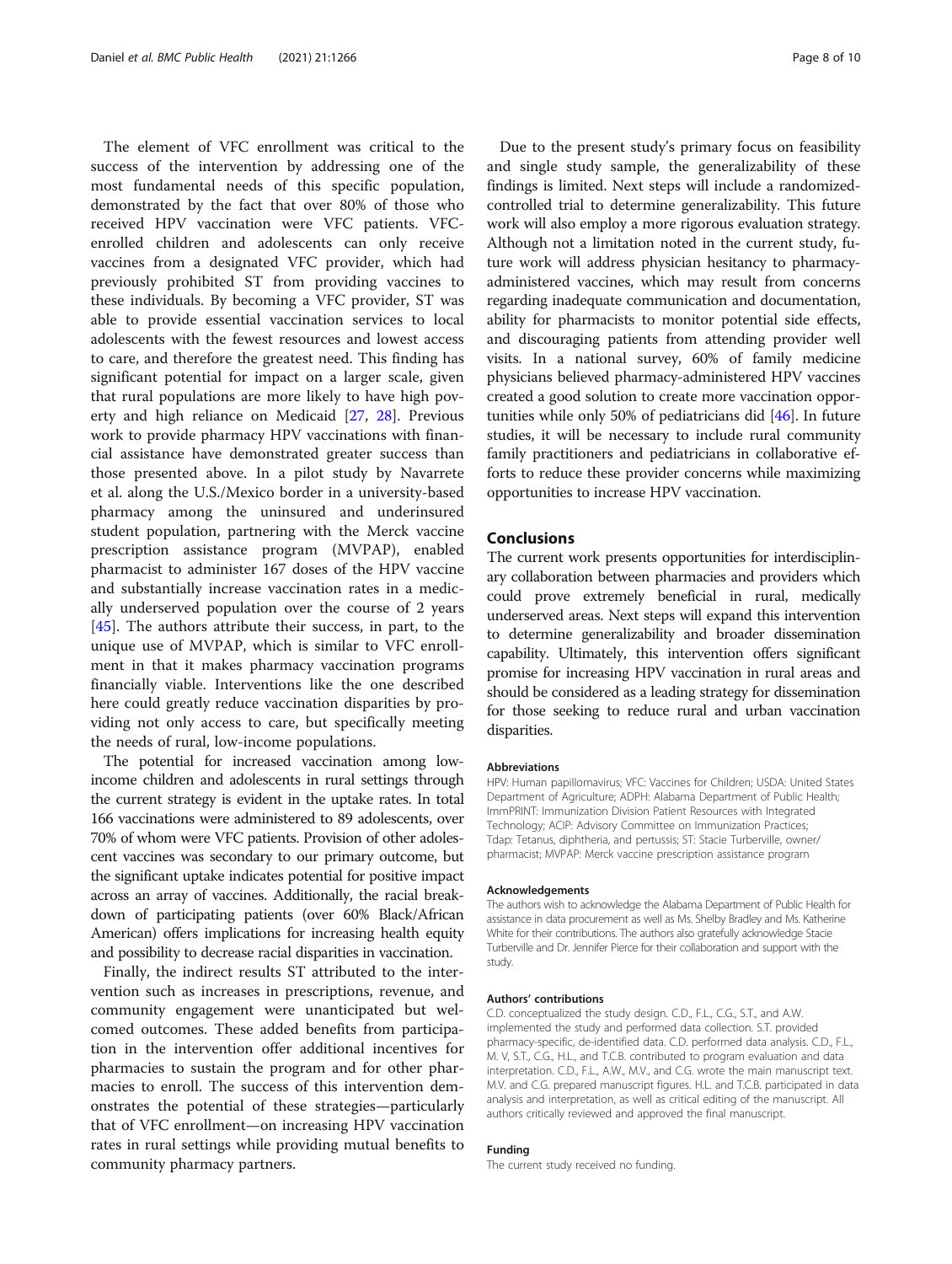#### <span id="page-8-0"></span>Availability of data and materials

The datasets used and/or analyzed during the current study are available from the corresponding author on reasonable request.

#### **Declarations**

#### Ethics approval and consent to participate

Patients were not directly contacted, nor was identifying information collected regarding those vaccinated. All data on vaccination uptake was aggregate and de-identified. Qualitative interviews were conducted via key informant interviews and anonymous polling. Consent was obtained when applicable. As a study collaborator, the pharmacist involved with the project was not required to complete formal consent. All methods were carried out in accordance with relevant guidelines and regulations. The University of South Alabama Institutional Review Board approved the study protocol presented here. Informed consent for vaccination was obtained by the pharmacist for all individuals and/or their parent/legal guardian.

#### Consent for publication

Not applicable.

#### Competing interests

The authors declare no known conflicts of interest.

#### Author details

<sup>1</sup> Division of Cancer Control and Prevention, Mitchell Cancer Institute, University of South Alabama, 1660 Springhill Avenue, Mobile, AL 36604, USA. <sup>2</sup> Division of Adolescent Medicine, University of Alabama at Birmingham, Birmingham, AL, USA. <sup>3</sup>School of Social Work, University of Alabama, Tuscaloosa, AL, USA.

#### Received: 24 February 2021 Accepted: 19 May 2021 Published online: 29 June 2021

#### References

- 1. CDC. HPV and cancer. 2019; [https://www.cdc.gov/cancer/hpv/statistics/](https://www.cdc.gov/cancer/hpv/statistics/index.htm) [index.htm](https://www.cdc.gov/cancer/hpv/statistics/index.htm). Accessed 18 Jan 2020.
- 2. CDC. Human Papillomavirus (HPV). 2019; [https://www.cdc.gov/hpv/pa](https://www.cdc.gov/hpv/parents/about-hpv.html) [rents/about-hpv.html](https://www.cdc.gov/hpv/parents/about-hpv.html). Accessed 4 Nov 2020.
- 3. 2020 HP. Immunizations and infectious diseases. 2020; [https://www.hea](https://www.healthypeople.gov/2020/topics-objectives/topic/immunization-and-infectious-diseases/objectives) [lthypeople.gov/2020/topics-objectives/topic/immunization-and-infectious](https://www.healthypeople.gov/2020/topics-objectives/topic/immunization-and-infectious-diseases/objectives)[diseases/objectives.](https://www.healthypeople.gov/2020/topics-objectives/topic/immunization-and-infectious-diseases/objectives) Accessed 20 Jan 2021.
- 4. Australia C. HPV vaccination uptake. 2019; [https://ncci.canceraustralia.gov.au/](https://ncci.canceraustralia.gov.au/prevention/hpv-vaccination-uptake/hpv-vaccination-uptake) [prevention/hpv-vaccination-uptake/hpv-vaccination-uptake.](https://ncci.canceraustralia.gov.au/prevention/hpv-vaccination-uptake/hpv-vaccination-uptake) Accessed 20 Jan 2021.
- Kessels SJ, Marshall HS, Watson M, Braunack-Mayer AJ, Reuzel R, Tooher RL. Factors associated with HPV vaccine uptake in teenage girls: a systematic review. Vaccine. 2012;30(24):3546–56. [https://doi.org/10.1016/j.vaccine.2012.](https://doi.org/10.1016/j.vaccine.2012.03.063) [03.063.](https://doi.org/10.1016/j.vaccine.2012.03.063)
- 6. Brewer NT, Gottlieb SL, Reiter PL, McRee AL, Liddon N, Markowitz L, et al. Longitudinal predictors of human papillomavirus vaccine initiation among adolescent girls in a high-risk geographic area. Sex Transm Dis. 2011;38(3): 197–204. [https://doi.org/10.1097/OLQ.0b013e3181f12dbf.](https://doi.org/10.1097/OLQ.0b013e3181f12dbf)
- 7. Dempsey A, Cohn L, Dalton V, Ruffin M. Patient and clinic factors associated with adolescent human papillomavirus vaccine utilization within a university-based health system. Vaccine. 2010;28(4):989–95. [https://doi.org/1](https://doi.org/10.1016/j.vaccine.2009.10.133) [0.1016/j.vaccine.2009.10.133.](https://doi.org/10.1016/j.vaccine.2009.10.133)
- Daniel CL, Wright AR. Increasing HPV vaccination in rural settings: the hidden potential of community pharmacies. J Rural Health. 2020;36(4):465– 7. <https://doi.org/10.1111/jrh.12408>.
- 9. Vielot NA, Butler AM, Brookhart MA, Becker-Dreps S, Smith JS. Patterns of use of human papillomavirus and other adolescent vaccines in the United States. J Adolesc Health. 2017;61(3):281–7. [https://doi.org/10.1016/j.jadohea](https://doi.org/10.1016/j.jadohealth.2017.05.016) [lth.2017.05.016](https://doi.org/10.1016/j.jadohealth.2017.05.016).
- 10. Census U. What is rural America? 2017; [https://www.census.gov/library/](https://www.census.gov/library/stories/2017/08/rural-america.html) [stories/2017/08/rural-america.html.](https://www.census.gov/library/stories/2017/08/rural-america.html) Accessed 21 Aug 2019.
- 11. Swiecki-Sikora AL, Henry KA, Kepka D. HPV vaccination coverage among US teens across the rural-urban continuum. J Rural Health. 2019;35(4):506–17. [https://doi.org/10.1111/jrh.12353.](https://doi.org/10.1111/jrh.12353)
- 12. Koskan AM, Dominick LN, Helitzer DL. Rural caregivers' willingness for community pharmacists to administer the HPV vaccine to their age-eligible children. J Cancer Educ. 2021;36(1):189–98.
- 13. Ryan G, Daly E, Askelson N, Pieper F, Seegmiller L, Allred T. Exploring opportunities to leverage pharmacists in rural areas to promote administration of human papillomavirus vaccine. Prev Chronic Dis. 2020;17:E23.
- Vanderpool RC, Stradtman LR, Brandt HM. Policy opportunities to increase HPV vaccination in rural communities. Hum Vaccines Immunother. 2019; 15(7–8):1527–32. [https://doi.org/10.1080/21645515.2018.1553475.](https://doi.org/10.1080/21645515.2018.1553475)
- 15. HPV vaccination for cancer prevention: Progress, opportunities, and a renewd call to action. A report to the President of the United States from the Chair of the President's Cancer Panel. Bethesda: President's Cancer Panel; 2018. [https://prescancerpanel.cancer.gov/report/hpvupdate.](https://prescancerpanel.cancer.gov/report/hpvupdate)
- 16. Fava JP, Colleran J, Bignasci F, Cha R, Kilgore PE. Adolescent human papillomavirus vaccination in the United States: opportunities for integrating pharmacies into the immunization neighborhood. Hum Vaccines Immunother. 2017;13(8):1844–55. [https://doi.org/10.1080/2164551](https://doi.org/10.1080/21645515.2017.1325980) [5.2017.1325980](https://doi.org/10.1080/21645515.2017.1325980).
- 17. Brewer NT, Chung JK, Baker HM, Rothholz MC, Smith JS. Pharmacist authority to provide HPV vaccine: novel partners in cervical cancer prevention. Gynecol Oncol. 2014;132(Suppl 1):S3–8. [https://doi.org/10.1016/j.](https://doi.org/10.1016/j.ygyno.2013.12.020) [ygyno.2013.12.020.](https://doi.org/10.1016/j.ygyno.2013.12.020)
- 18. Shah PD, Gilkey MB, Pepper JK, Gottlieb SL, Brewer NT. Promising alternative settings for HPV vaccination of US adolescents. Expert Rev Vaccines. 2014; 13(2):235–46. [https://doi.org/10.1586/14760584.2013.871204.](https://doi.org/10.1586/14760584.2013.871204)
- 19. Postema AS, Breiman RF. Adult immunization programs in nontraditional settings: quality standards and guidance for program evaluation. MMWR Recomm Rep. 2000;49(Rr-1):1–13.
- 20. Goad JA, Taitel MS, Fensterheim LE, Cannon AE. Vaccinations administered during off-clinic hours at a national community pharmacy: implications for increasing patient access and convenience. Ann Fam Med. 2013;11(5):429– 36. [https://doi.org/10.1370/afm.1542.](https://doi.org/10.1370/afm.1542)
- 21. Bach AT, Goad JA. The role of community pharmacy-based vaccination in the USA: current practice and future directions. Integr Pharm Res Pract. 2015;4:67–77. [https://doi.org/10.2147/IPRP.S63822.](https://doi.org/10.2147/IPRP.S63822)
- 22. Pilisuk T, Goad J, Backer H. Vaccination delivery by chain pharmacies in California: results of a 2007 survey. J Am Pharm Assoc. 2010;50(2):134–9. <https://doi.org/10.1331/JAPhA.2010.09168>.
- 23. Shah PD, Trogdon JG, Golden SD, Golin CE, Marciniak MW, Brewer NT. Impact of pharmacists on access to vaccine providers: a geospatial analysis. Milbank Q. 2018;96(3):568–92. [https://doi.org/10.1111/1468-0009.12342.](https://doi.org/10.1111/1468-0009.12342)
- 24. Office NVP. National Adult Immunization Plan (NAIP). Washington, DC: United States Department of Health and Human Services; 2016.
- 25. Calo WA, Shah PD, Gilkey MB, Vanderpool RC, Barden S, Doucette WR, et al. Implementing pharmacy-located HPV vaccination: findings from pilot projects in five U.S. states. Hum Vaccines Immunother. 2019;15(7–8):1831–8. <https://doi.org/10.1080/21645515.2019.1602433>.
- 26. HRSA. In: Services USDoHaH, editor. State-level projections of supply and demand for primary care practitioners: 2013–2015; 2016.
- 27. RHIhub. Social determinants of health for rural people. 2019; [https://](https://www.ruralhealthinfo.org/topics/social-determinants-of-health) [www.ruralhealthinfo.org/topics/social-determinants-of-health.](https://www.ruralhealthinfo.org/topics/social-determinants-of-health) Accessed 20 Jan 2021.
- 28. Service ER. In: Agriculture USDo, editor. Rural America at a glance: 2018 edition; 2018.
- 29. CDC. Vaccines for Children Program (VFC). 2016; [https://www.cdc.gov/va](https://www.cdc.gov/vaccines/programs/vfc/index.html) [ccines/programs/vfc/index.html.](https://www.cdc.gov/vaccines/programs/vfc/index.html) Accessed 16 Nov 2020.
- 30. Vickers M, Green CL, Lee HY, Pierce JY, Daniel CL. Factors associated with HPV vaccination uptake and HPV-associated cancers: a county-level analysis in the state of Alabama. J Community Health. 2019;44(6):1214–23. [https://](https://doi.org/10.1007/s10900-019-00690-1) [doi.org/10.1007/s10900-019-00690-1.](https://doi.org/10.1007/s10900-019-00690-1)
- 31. Service ER. Rural-urban continuum codes. 2013. Accessed 21 Jan 2021.
- 32. Warehouse HRaSAD. Area health resources files. 2016; [https://data.hrsa.gov/](https://data.hrsa.gov/topics/health-workforce/ahrf) [topics/health-workforce/ahrf.](https://data.hrsa.gov/topics/health-workforce/ahrf) Accessed 27 Aug 2018.
- 33. ADPH. Current VFC providers. 2018; [https://www.alabamapublichealth.gov/](https://www.alabamapublichealth.gov/immunization/assets/currentvfcproviders.pdf) [immunization/assets/currentvfcproviders.pdf](https://www.alabamapublichealth.gov/immunization/assets/currentvfcproviders.pdf). Accessed 21 Jan 2021.
- 34. ADPH. Immunization patient resources with integrated technology (ImmPRINT). 2018; <https://siis.state.al.us/ImmPrint/login/login.aspx>. Accessed 10 Jan 2021.
- 35. Becker MH. The health belief model and personal health behavior. Health Educ Monogr. 1974;2:324–473.
- 36. ACIP. Vaccine recommendations and guidelines of the ACIP. 2017; [https://](https://www.cdc.gov/vaccines/hcp/acip-recs/general-recs/programs.html) [www.cdc.gov/vaccines/hcp/acip-recs/general-recs/programs.html](https://www.cdc.gov/vaccines/hcp/acip-recs/general-recs/programs.html), 2018.